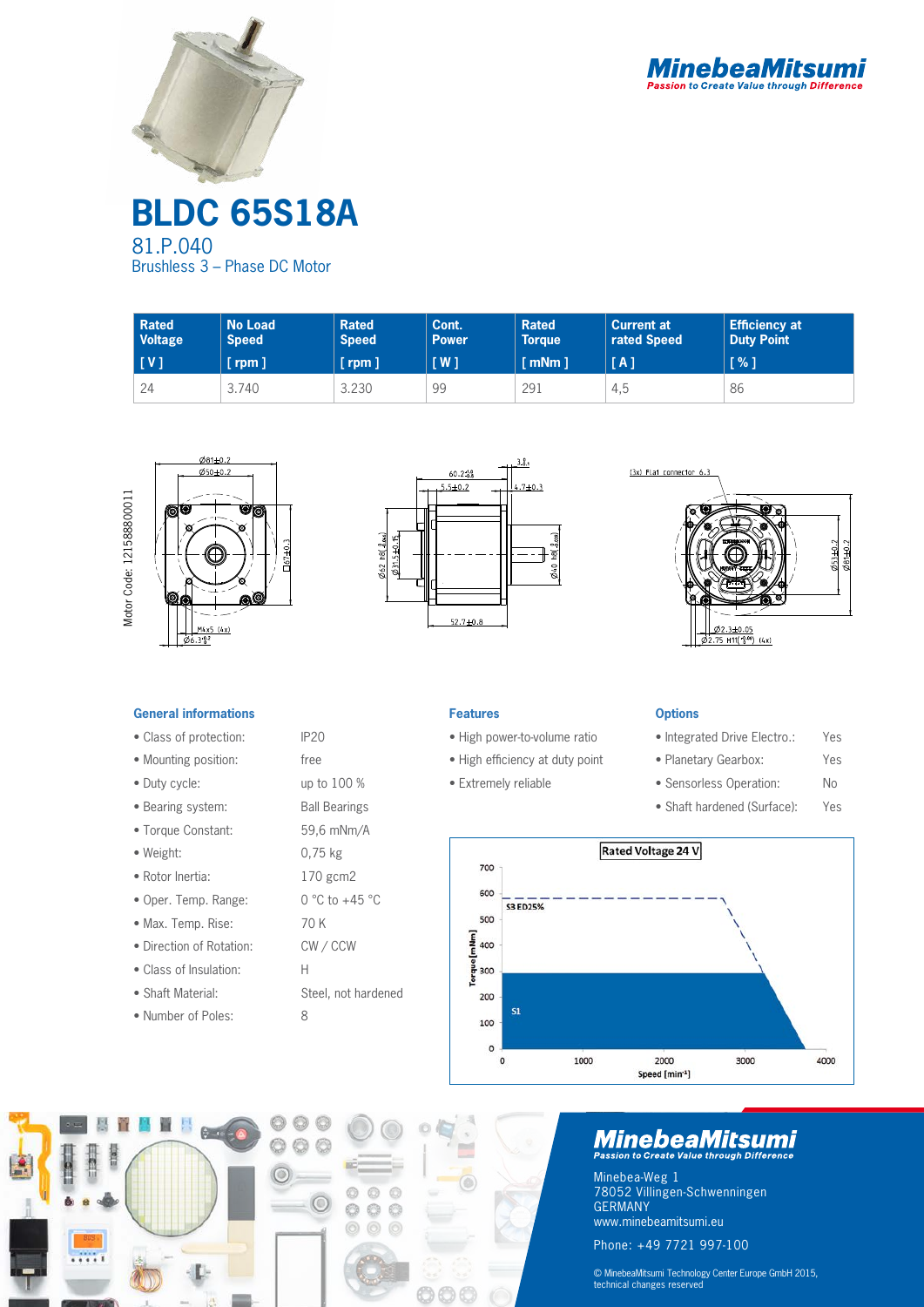



**BLDC 65S35A** 41.P.060 Brushless 3 – Phase DC Motor

| <b>Rated</b><br><b>Voltage</b> | <b>No Load</b><br><b>Speed</b> | <b>Rated</b><br><b>Speed</b> | Cont.<br><b>Power</b> | <b>Rated</b><br><b>Torque</b> | <b>Current at</b><br>rated Speed | <b>Efficiency at</b><br><b>Duty Point</b> |
|--------------------------------|--------------------------------|------------------------------|-----------------------|-------------------------------|----------------------------------|-------------------------------------------|
| [V]                            | $[$ rpm $]$                    | $[$ rpm $]$                  | $\lceil$ W $\rceil$   | $\lceil$ mNm $\rceil$         | [A]                              | [%]                                       |
| 24                             | 3.630                          | 3.460                        | 138                   | 380                           | 6,0                              | 87                                        |









## **General informations**

- Class of protection: IP20
- Mounting position: free
- Duty cycle: up to 100 %
- Bearing system: Ball Bearings
- Torque Constant: 60,4 mNm/A
- Weight: 1,19 kg
- Rotor Inertia: 301 gcm2
- Oper. Temp. Range: 0 °C to +45 °C
- Max. Temp. Rise: 70 K
- Direction of Rotation: CW / CCW
- Class of Insulation: H
- Shaft Material: Steel, not hardened
- Number of Poles: 8



- High power-to-volume ratio
- High efficiency at duty point
- Extremely reliable

## **Options**

- Integrated Drive Electro.: Yes
- Planetary Gearbox: Yes
- Sensorless Operation: No
- Shaft hardened (Surface): Yes





# **MinebeaMitsumi**

Minebea-Weg 1 78052 Villingen-Schwenningen GERMANY www.minebeamitsumi.eu Phone: +49 7721 997-100

© MinebeaMitsumi Technology Center Europe GmbH 2015, technical changes reserved